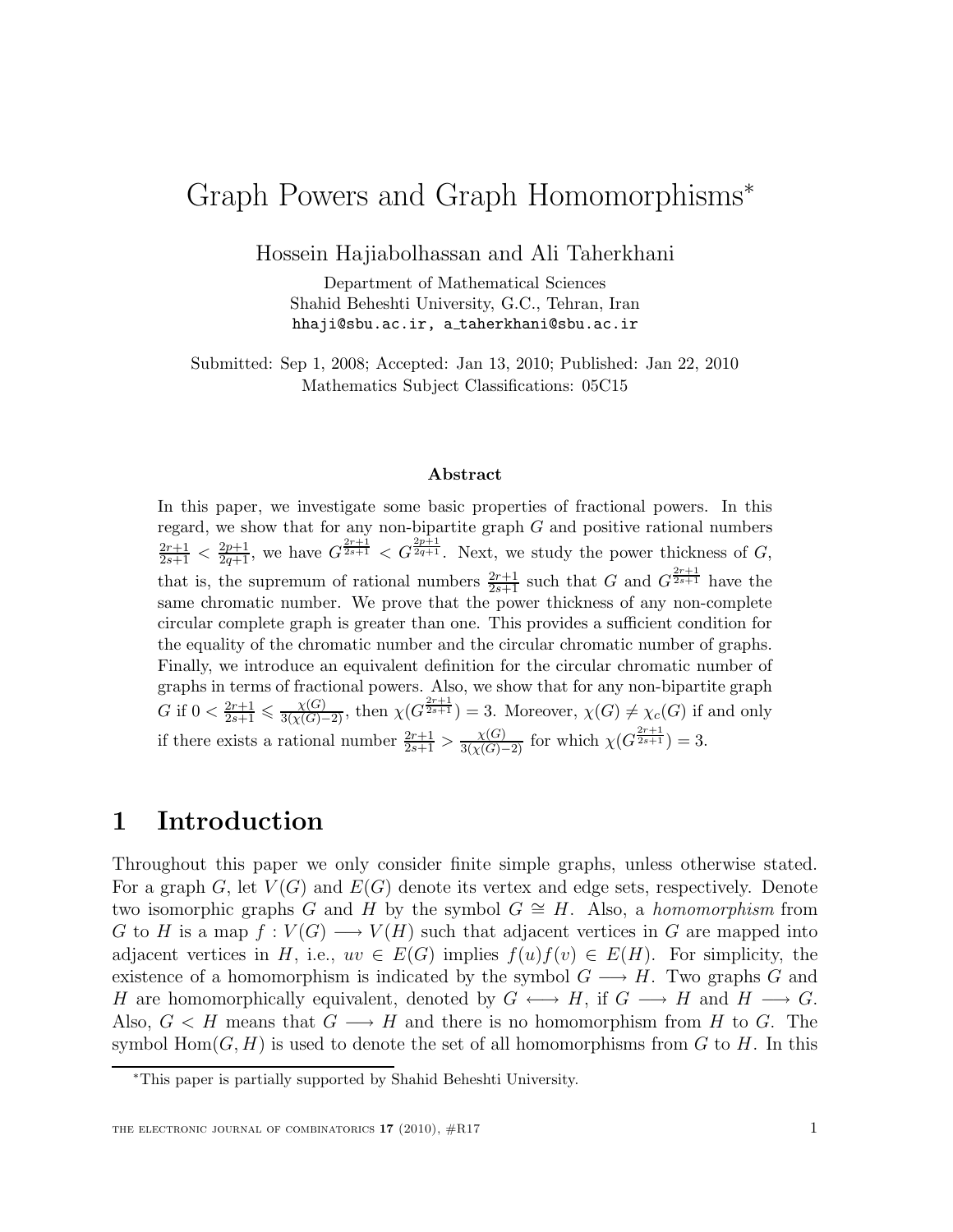terminology, we say that H is an upper bound for a class C of graphs, if  $G \longrightarrow H$  for all  $G \in \mathcal{C}$ . The problem of the existence of an upper bound for a class of graphs with some special properties has been a subject of study in the theory of graph homomorphism.

Suppose that H is a subgraph of G. We say that G retracts to H, if there exists a homomorphism  $r : G \longrightarrow H$ , called a *retraction*, such that  $r(u) = u$  for any vertex u of H. A core is a graph which does not retract to a proper subgraph. Any graph is homomorphically equivalent to a unique core (for more on graph homomorphisms see  $[4, 5, 10, 13, 14]$ ).

If n and d are positive integers with  $n \geq 2d$ , then the *circular complete graph*  $K_{\frac{n}{2}}$  is the graph with vertex set  $\{v_0, v_1, \ldots, v_{n-1}\}$  in which  $v_i$  is connected to  $v_j$  if and only if  $d \leqslant |i - j| \leqslant n - d$ . A graph G is said to be  $(n, d)$ -colorable if G admits a homomorphism to  $K_{\frac{n}{2}}$ . The *circular chromatic number* (also known as the *star chromatic number* [27])  $\chi_c(G)$  of a graph G is the minimum of those ratios  $\frac{n}{d}$  such that G admits a homomorphism to  $K_{\frac{n}{d}}$ . It is also known that one may equivalently define  $\chi_c(G)$  in a similar way, by a restriction to onto-vertex homomorphisms [28]. It is known [27, 28] that for any graph  $G, \chi(G)-1<\chi_c(G)\leq \chi(G)$ , and hence  $\chi(G)=[\chi_c(G)]$ . So  $\chi_c(G)$  is a refinement of  $\chi(G)$ , and  $\chi(G)$  is an approximation of  $\chi_c(G)$ . The reader may consult [28] as an excellent survey on this subject.

A rational number p is called an *odd rational number* if numerator and denominator are both odd integers. As usual, we denote by  $[m]$  the set  $\{1, 2, \ldots, m\}$ , and denote by  $\binom{[m]}{n}$  $\binom{m}{n}$  the collection of all *n*-subsets of  $[m]$ . The *Kneser graph* KG $(m, n)$  is the graph on the vertex set  $\binom{[m]}{n}$  $\binom{m}{n}$ , in which A is connected to B if and only if  $A \cap B = \emptyset$ . It was conjectured by Kneser [16] in 1955, and proved by Lovász [18] in 1978, that  $\chi(KG(m, n)) = m-2n+2$ . The *Schrijver graph*  $SG(m, n)$  is the subgraph of  $KG(m, n)$  induced by all 2-stable *n*subsets of [m]. It was proved by Schrijver [21] that  $\chi(SG(m, n)) = \chi(\text{KG}(m, n))$  and that every proper subgraph of  $SG(m, n)$  has a chromatic number smaller than that of  $SG(m, n)$ . Also, for a given graph G, the notation  $oq(G)$  stands for the odd girth of G.

For a graph G, let  $G^k$  be the kth power of G, which is obtained on the vertex set  $V(G)$ , by connecting any two vertices u and v for which there exists a walk of length k between u and v in G. Note that the kth power of a simple graph is not necessarily a simple graph itself. For instance, the kth power may have loop edges on its vertices if  $k$  is an even integer. The chromatic number of graph powers has been studied in the literature (see [3, 7, 8, 11, 22, 26]).

Remark 1. It should be noted that throughout the literature one may encounter another definition of the kth power of a graph for which two vertices are joined by an edge if the length of the shortest path between them is at most  $k$  (e.g. [1, 2]). Although, in this paper, the edge set of kth power of a graph G consists of all pairs u and v for which there exists a walk of length  $k$  between  $u$  and  $v$  in  $G$ . In fact, we stick to this definition of power, since it inherits some properties from power in numbers. Furthermore, the adjacency matrix of  $G<sup>k</sup>$  is obtained from the kth power of the adjacency matrix of  $G$ , by replacing any non-zero entries with one.

The following simple and useful lemma was used in several papers (e.g. [7, 20, 26]).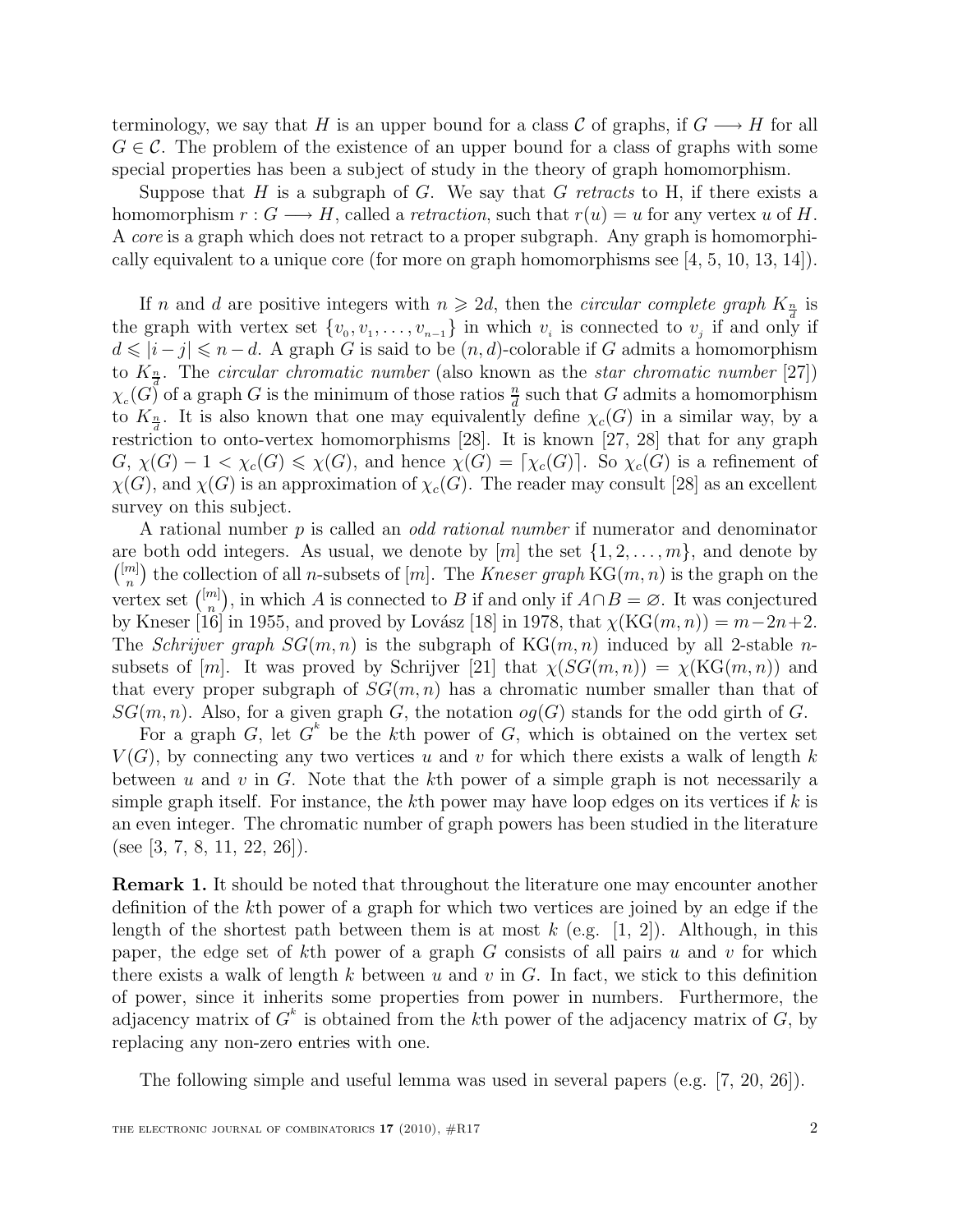**Lemma A.** Let G and H be two simple graphs such that  $Hom(G, H) \neq \emptyset$ . Then for any positive integer k, Hom $(G^k, H^k) \neq \emptyset$ .

Note that if H contains a closed walk of length k, then  $H^k$  contains a loop edge. In this case, Lemma A trivially holds. Now, we recall a definition from [11].

**Definition 1.** Let m, n, and k be positive integers with  $m \ge 2n$ . Set  $H(m, n, k)$  to be the *helical graph* whose vertex set consists of all k-tuples  $(A_1, \ldots, A_k)$  such that for any  $1 \leq r \leq k$ ,  $A_r \subseteq [m], |A_1| = n, |A_r| \geq n$  and for any  $s \leq k-1$  and  $t \leq k-2$ ,  $A_s \cap A_{s+1} = \emptyset$ ,  $A_t \subseteq A_{t+2}$ . Also, two vertices  $(A_1, \ldots, A_k)$  and  $(B_1, \ldots, B_k)$  of  $H(m, n, k)$ are adjacent if for any  $1 \leq i, j + 1 \leq k, A_i \cap B_i = \emptyset, A_j \subseteq B_{j+1}$ , and  $B_j \subseteq A_{j+1}$ .

Roughly speaking, the vertices of  $H(m, n, k)$  encode the set of colors that can be found in certain walks in an *n*-tuple coloring. Note that  $H(m, 1, 1)$  is the complete graph  $K_m$ and  $H(m, n, 1)$  is the Kneser graph KG $(m, n)$ . Also, it is easy to verify that if  $m > 2n$ , then the odd girth of  $H(m, n, k)$  is greater than or equal to  $2k + 1$ .

**Theorem A.** [11] Let m, n, and k be positive integers with  $m \ge 2n$  and G be a non-empty graph with odd girth at least  $2k + 1$ . Then we have  $\text{Hom}(G^{2k-1}, \text{KG}(m, n)) \neq \emptyset$  if and only if  $\text{Hom}(G, H(m, n, k)) \neq \emptyset$ . Moreover, the chromatic number of the helical graph  $H(m, n, k)$  is equal to  $m - 2n + 2$ .

A graph  $H$  is said to be a subdivision of a graph  $G$  if  $H$  is obtained from  $G$  by subdividing some of the edges. The graph  $G^{\frac{1}{s}}$  is said to be the s-subdivision of a graph G if  $G^{\frac{1}{s}}$  is obtained from G by replacing each edge with a path with exactly  $s-1$  inner vertices. In this terminology,  $G^{\frac{1}{1}}$  is isomorphic to G.

Hereafter, for a given graph  $G$ , we use the following notation for convenience. Set

$$
G^{\frac{r}{s}} \stackrel{\text{def}}{=} (G^{\frac{1}{s}})^r,
$$

where r and s are positive integers. Note that when s is an even integer, then  $G_s^{\frac{r}{s}}$  is a bipartite graph. Furthermore, if  $r$  is an even integer and  $G$  is a non-empty graph, then the graph  $G_s^{\frac{r}{s}}$  contains loop edges. On the other hand, for bipartite graphs or graphs with loop edges, one can easily recognize the existence of a graph homomorphism. Hence, hereafter we consider just odd rational numbers as power of graphs. The symbol  $C_n$  stands for the cycle on n vertices.

**Theorem B.** [11] Let G be a graph with odd girth at least  $2k + 1$ . Then  $\chi(G^{\frac{2k+1}{3}}) \leq 3$  if and only if  $\text{Hom}(G, C_{2k+1}) \neq \emptyset$ .

For given graphs G and H with  $v \in V(G)$ , set

 $N_i(v) \stackrel{\text{def}}{=} \{u | \text{there is a walk of length } i \text{ joining } u \text{ and } v\}.$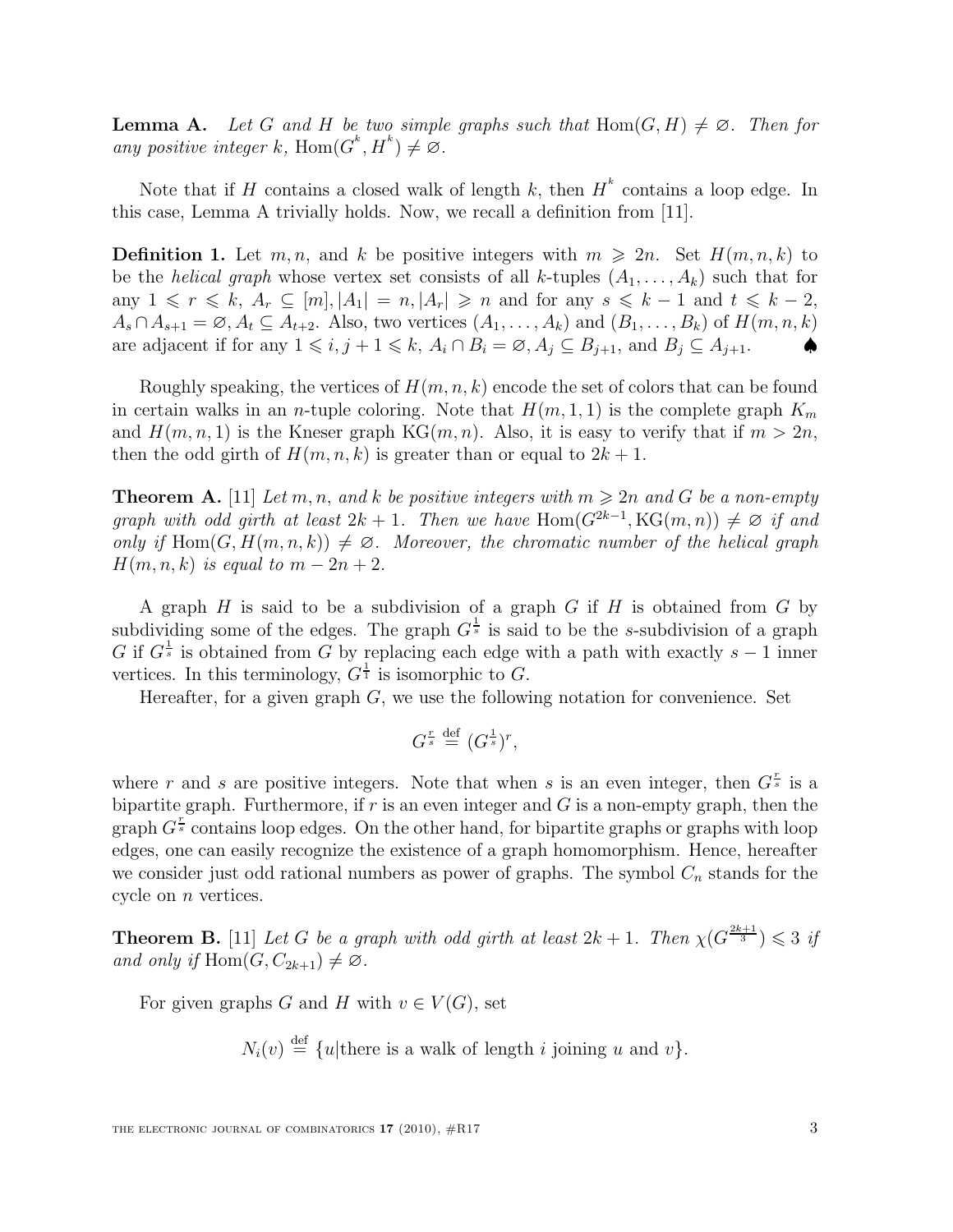Also, for a graph homomorphism  $f: G \longrightarrow H$ , define

$$
f(N_i(v)) \stackrel{\text{def}}{=} \bigcup_{u \in N_i(v)} f(u).
$$

For two subsets A and B of the vertex set of a graph G, we write  $A \Join B$  if every vertex of A is joined to every vertex of B. Also, for any non-negative integer  $s$ , define the graph  $G^{-\frac{1}{2s+1}}$  as follows.

$$
V(G^{-\frac{1}{2s+1}}) \stackrel{\text{def}}{=} \{ (A_1, \ldots, A_{s+1}) | A_i \subseteq V(G), |A_1| = 1, \varnothing \neq A_i \subseteq N_{i-1}(A_1), i \leq s+1 \}.
$$

Two vertices  $(A_1, \ldots, A_{s+1})$  and  $(B_1, \ldots, B_{s+1})$  are adjacent in  $G^{-\frac{1}{2s+1}}$  if for any  $1 \leq$  $i \leq s$  and  $1 \leq j \leq s + 1$ ,  $A_i \subseteq B_{i+1}$ ,  $B_i \subseteq A_{i+1}$ , and  $A_j \bowtie B_j$ . Also, for any graph G define the graph  $G^{-\frac{2r+1}{2s+1}}$  as follows.

$$
G^{-\frac{2r+1}{2s+1}} \stackrel{\text{def}}{=} (G^{-\frac{1}{2s+1}})^{2r+1}.
$$

The graph  $G^{-\frac{1}{3}}$  was first defined by C. Tardif, with different notation  $(P_3^{-1}(G))$ , to study multiplicative graphs, see [26]. Also, the graph  $K_n^{-\frac{1}{2k+1}}$  was defined in a completely different way in [3, 8, 9, 22]. It is readily seen that  $K_n^{-\frac{1}{2k+1}} \cong H(n, 1, k+1)$  and  $K_3^{-\frac{1}{2k+1}} \cong$  $C_{6k+3}.$ 

**Theorem C.** [11] Let G and H be two graphs and  $2r+1 < og(G)$ . We have  $G^{2r+1} \longrightarrow H$ if and only if  $G \longrightarrow H^{-\frac{1}{2r+1}}$ .

In what follows we are concerned with fractional powers. The paper is organized as follows. In the second section, we introduce some basic properties of fractional powers. In this regard, we introduce some properties of graph powers similar to power in numbers. For instance, we show that when q is an odd integer, then  $G^{\frac{rq}{sq}}$  and  $G^{\frac{r}{s}}$  are homomorphically equivalent. Also, we present reduction results for the graph homomorphism problem. Next, we introduce some density-type results. Indeed, we show that  $G^{\frac{2r+1}{2s+1}} < G^{\frac{2p+1}{2q+1}}$ provided that G is a non-bipartite graph and  $0 < \frac{2r+1}{2s+1} < \frac{2p+1}{2q+1} < \log(G)$ . In the third section, we investigate some properties of power thickness, that is, the supremum of rational numbers  $\frac{2r+1}{2s+1}$  such that G and  $G^{\frac{2r+1}{2s+1}}$  have the same chromatic number. In this section, we determine the power thickness of helical graphs and uniquely colorable graphs. In the fourth section, we introduce an equivalent definition for the circular chromatic number of graphs in terms of fractional powers. Also, we introduce some necessary and sufficient conditions for the equality of the chromatic number and the circular chromatic number of graphs. In this regard, we prove that the power thickness of any non-complete circular complete graph is greater than one. This provides a sufficient condition for the equality of the chromatic number and the circular chromatic number of graphs. Also, we show that for any non-bipartite graph G if  $0 < \frac{2r+1}{2s+1} \leq \frac{\chi(G)}{3(\chi(G)-2)}$ , then  $\chi(G^{\frac{2r+1}{2s+1}}) = 3$ . Moreover,  $\chi(G) \neq \chi_c(G)$  if and only if there exists a rational number  $\frac{2r+1}{2s+1} > \frac{\chi(G)}{3(\chi(G))}$  $3(\chi(G)-2)$ for which  $\chi(G^{\frac{2r+1}{2s+1}})=3$ . Finally, in the fifth section, we make some concluding remarks about open problems and natural directions of generalization.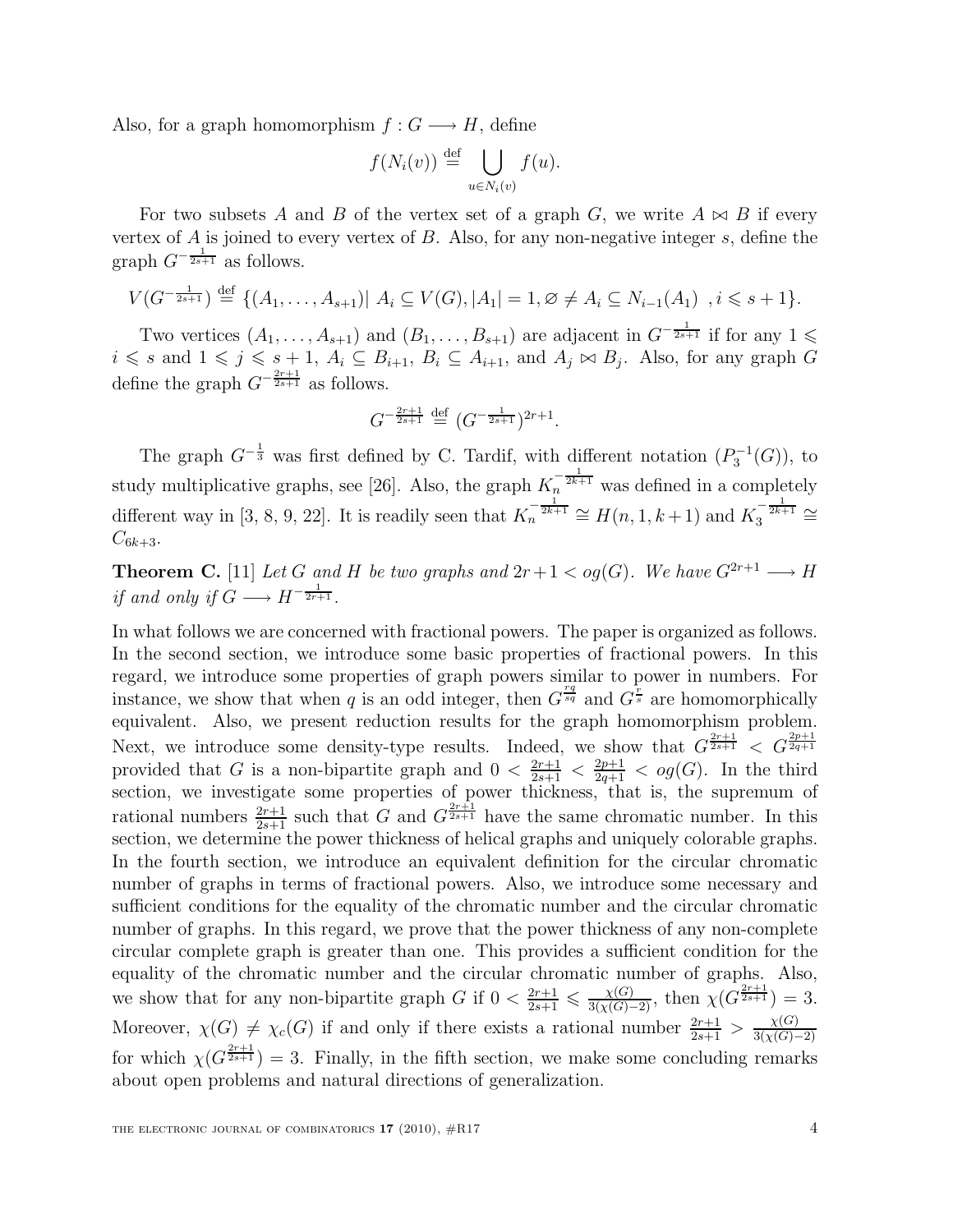### 2 Fractional Powers

### 2.1 Basic Properties

In this subsection, we investigate some basic properties of graph powers. First, we introduce some notation used for the remainder of the paper. Let  $G$  be a graph which does not contain isolated vertices. Set the vertex set of  $G^{\frac{1}{2s+1}}$  as follows. By abuse of notation, for any edge  $uv \in E(G)$ , define  $(uv)_0 \stackrel{\text{def}}{=} u$  and  $(vu)_0 \stackrel{\text{def}}{=} v$ . Note that a vertex may have several representations. Moreover,  $(2s+1)$ th subdivision of the edge uv is a path of length  $2s + 1$ , say  $P_{uv}$ , set the vertices and the edges of this path, respectively, as follows.

$$
V(P_{uv}) \stackrel{\text{def}}{=} \{(uv)_0, (uv)_1, \ldots, (uv)_s, (vu)_0, (vu)_1, \ldots, (vu)_s\}
$$

and

$$
E(P_{uv}) \stackrel{\text{def}}{=} \{ (uv)_i (vu)_{s-i}, \ (vu)_{s-j+1} (uv)_j | \ 0 \leq i \leq s, \ 1 \leq j \leq s \}.
$$

Also, note that the graph  $G^{\frac{2r+1}{2s+1}}$  is  $(2r+1)$ th power of  $G^{\frac{1}{2s+1}}$ . Hence, we follow the aforementioned notation for the vertex set of  $G^{\frac{2r+1}{2s+1}}$ .

If  $\frac{2r+1}{2s+1} \leq 1$ , then  $\text{Hom}(G^{\frac{2r+1}{2s+1}}, G) \neq \emptyset$ . To see this, for any vertex  $(uv)_i \in G^{\frac{2r+1}{2s+1}}$  $(0 \leq i \leq s)$ , set  $f((uv)_i) \stackrel{\text{def}}{=} u$ . One can check that  $f \in \text{Hom}(G^{\frac{2r+1}{2s+1}}, G)$ . Similarly, the following simple lemma can easily be proved by constructing graph homomorphisms and its proof is omitted for the sake of brevity.

**Lemma 1.** Let  $G$  be a graph.

- a) If q, r and s are non-negative integers, then  $G^{\frac{(2r+1)(2q+1)}{(2s+1)(2q+1)}} \longleftrightarrow G^{\frac{2r+1}{2s+1}}$ .
- b) If s is a non-negative integer where  $2s + 1 < og(G)$ , then  $(G^{2s+1})^{\frac{1}{2s+1}} \longrightarrow G$ .

The next lemma will be useful throughout the paper. We should mention that an extended version of this lemma has been appeared in [14] as Lemma 5.5.

**Lemma 2.** Let G and H be two graphs where  $2s + 1 < og(H)$ . Then  $G^{\frac{1}{2s+1}} \longrightarrow H$  if and only if  $G \longrightarrow H^{2s+1}$ .

**Proof.** Let  $G^{\frac{1}{2s+1}} \longrightarrow H$ , then  $(G^{\frac{1}{2s+1}})^{2s+1} \longrightarrow H^{2s+1}$ . In view of Lemma 1(a), we have  $G \longrightarrow (G^{\frac{1}{2s+1}})^{2s+1} \longrightarrow H^{2s+1}$ . Conversely, assume that  $G \longrightarrow H^{2s+1}$ . Hence,  $G^{\frac{1}{2s+1}} \longrightarrow (H^{2s+1})^{\frac{1}{2s+1}}$ . On the other hand, Lemma 1(b) shows that  $(H^{2s+1})^{\frac{1}{2s+1}} \longrightarrow H$ , as desired.

It is easy to verify that if  $r$  is a non-negative integer and  $H$  is a non-bipartite graph, then the odd girth of  $H^{-\frac{1}{2r+1}}$  is greater than or equal to  $2r+3$ . To see this, note that the statement is true for  $r = 0$ , hence, assume that  $r \geq 1$ . Indirectly, assume that  $C_{2l+1}$ is an odd cycle of  $H^{-\frac{1}{2r+1}}$  where  $1 \leq l \leq r$ . Suppose that  $u = (A_1, \ldots, A_{r+1}) \in V(C_{2l+1})$ .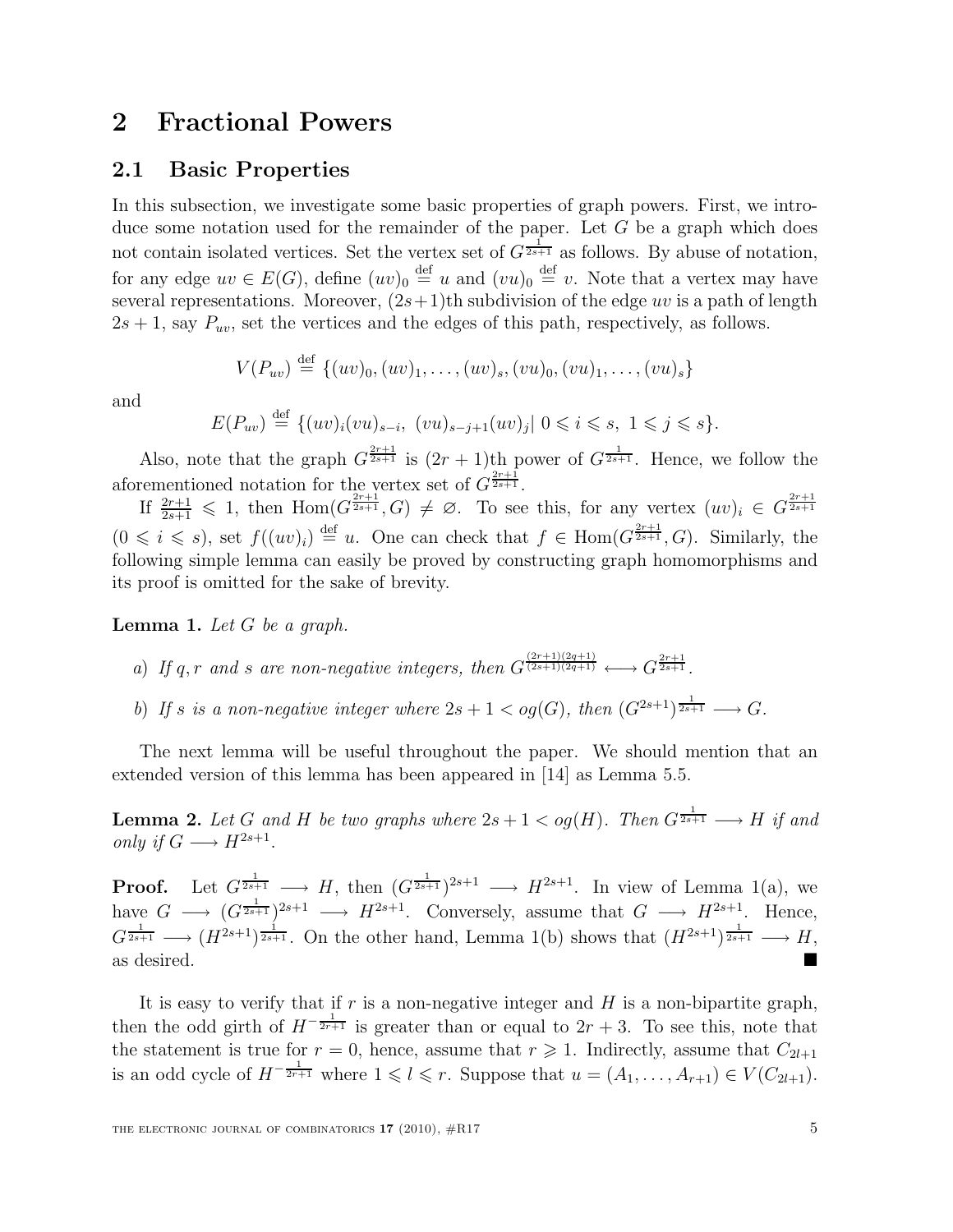Consider two adjacent vertices  $v = (B_1, \ldots, B_{r+1})$  and  $w = (B'_1, \ldots, B'_{r+1})$  of  $C_{2l+1}$  at distance exactly l from u. In view of the definition of  $H^{-\frac{1}{2r+1}}$ , we should have  $A_1 \subseteq B_{r+1}$ and  $A_1 \subseteq B'_{r+1}$ . On the other hand, v and w are adjacent, consequently,  $B_{r+1} \cap B'_{r+1} = \emptyset$ which is a contradiction.

**Lemma 3.** Let  $H$  be a non-bipartite graph and  $r$  be a non-negative integer. Then

$$
(2r+1)(og(H)-2) < og(H^{-\frac{1}{2r+1}}) \leq (2r+1)og(H).
$$

**Proof.** First, assume that  $og(H^{-\frac{1}{2r+1}}) = 2l+1 \geq 2r+3$ . Hence,  $C_{2l+1} \longrightarrow H^{-\frac{1}{2r+1}}$ . Subsequently, in view of Theorem C,  $C_{2l+1}^{2r+1} \longrightarrow H$ , which implies that  $og(C_{2l+1}^{2r+1}) \geqslant og(H)$ . Also, it is easy to check that  $og(C_{2l+1}^{2r+1})$  is the smallest positive odd integer greater than or equal to  $\frac{2l+1}{2r+1}$ . Thus,  $og(H^{-\frac{1}{2r+1}}) > (2r+1)(og(H)-2)$ . Next, in view of Theorem C, we have  $H^{\frac{1}{2r+1}} \longrightarrow H^{-\frac{1}{2r+1}}$ . Consequently,  $og(H^{-\frac{1}{2r+1}}) \leq (2r+1)og(H)$ .

The following theorem is a generalization of Theorem C and Lemma 3(ii) of [26].

**Theorem 1.** Let G and H be two graphs. Also, assume that  $\frac{2r+1}{2s+1} <$  og(G) and  $2s + 1 <$  $og(H^{-\frac{1}{2r+1}})$ . We have  $G^{\frac{2r+1}{2s+1}} \longrightarrow H$  if and only if  $G \longrightarrow H^{-\frac{2s+1}{2r+1}}$ .

**Proof.** Assume that  $G^{\frac{2r+1}{2s+1}} \longrightarrow H$ . In view of Theorem C, one has  $G^{\frac{1}{2s+1}} \longrightarrow H^{-\frac{1}{2r+1}}$ , consequently,  $G \longrightarrow (G^{\frac{1}{2s+1}})^{2s+1} \longrightarrow (H^{-\frac{1}{2r+1}})^{2s+1}$ . Conversely, suppose that  $G \longrightarrow$  $H^{-\frac{2s+1}{2r+1}}$ . Considering Lemma 2, we have  $G^{\frac{1}{2s+1}} \longrightarrow H^{-\frac{1}{2r+1}}$ . Now, in view of Theorem C, one can conclude that  $G^{\frac{2r+1}{2s+1}} \longrightarrow H$ .

Although, we do not know the exact value of  $og(H^{-\frac{1}{2r+1}})$ , we specify the odd girth of  $K_{\frac{n}{d}}^{-\frac{1}{2r+1}}$  in Corollary 1. Moreover, we introduce another lower bound for  $og(H^{-\frac{1}{2r+1}})$  in Corollary 2 in terms of the circular chromatic number.

**Lemma 4.** Let G be a non-bipartite graph. For any non-negative integer r we have

$$
G^{-\frac{2r+1}{2r+1}} \longleftrightarrow G.
$$

**Proof.** First, note that  $G^{-\frac{1}{2r+1}} \longrightarrow G^{-\frac{1}{2r+1}}$ . Hence, in view of Theorem 1, we have  $(G^{-\frac{1}{2r+1}})^{2r+1} \longrightarrow G$ . Next,  $G^{\frac{2r+1}{2r+1}} \longrightarrow G$ . Considering Theorem 1, we have  $G^{\frac{1}{2r+1}} \longrightarrow$  $G^{-\frac{1}{2r+1}}$ . Thus,  $G \longrightarrow (G^{\frac{1}{2r+1}})^{2r+1} \longrightarrow (G^{-\frac{1}{2r+1}})^{2r+1}$ , as required.

The graphs  $(G^{2r+1})^{-\frac{1}{2r+1}}$  and G are not homomorphically equivalent in general. For instance,  $(C_5^3)^{-\frac{1}{3}} = K_5^{-\frac{1}{3}}$  is not homomorphically equivalent to  $C_5$ . In fact,  $\chi(K_5^{-\frac{1}{3}})$  $\chi(H(5,1,2)) = 5$ , while  $\chi(C_5) = 3$ . Also, in view of Lemma 4, Theorem A, and Theorem C, one can see that for given positive integers k, m, and n where  $m > 2n$ , the helical graph  $H(m, n, k)$  and the graph  $KG(m, n)^{-\frac{1}{2k-1}}$  are homomorphically equivalent. Although, if  $k \geq 2$  and  $n \geq 2$ , then the number of vertices of  $H(m, n, k)$  is less than that of  $KG(m, n)^{-\frac{1}{2k-1}}$ .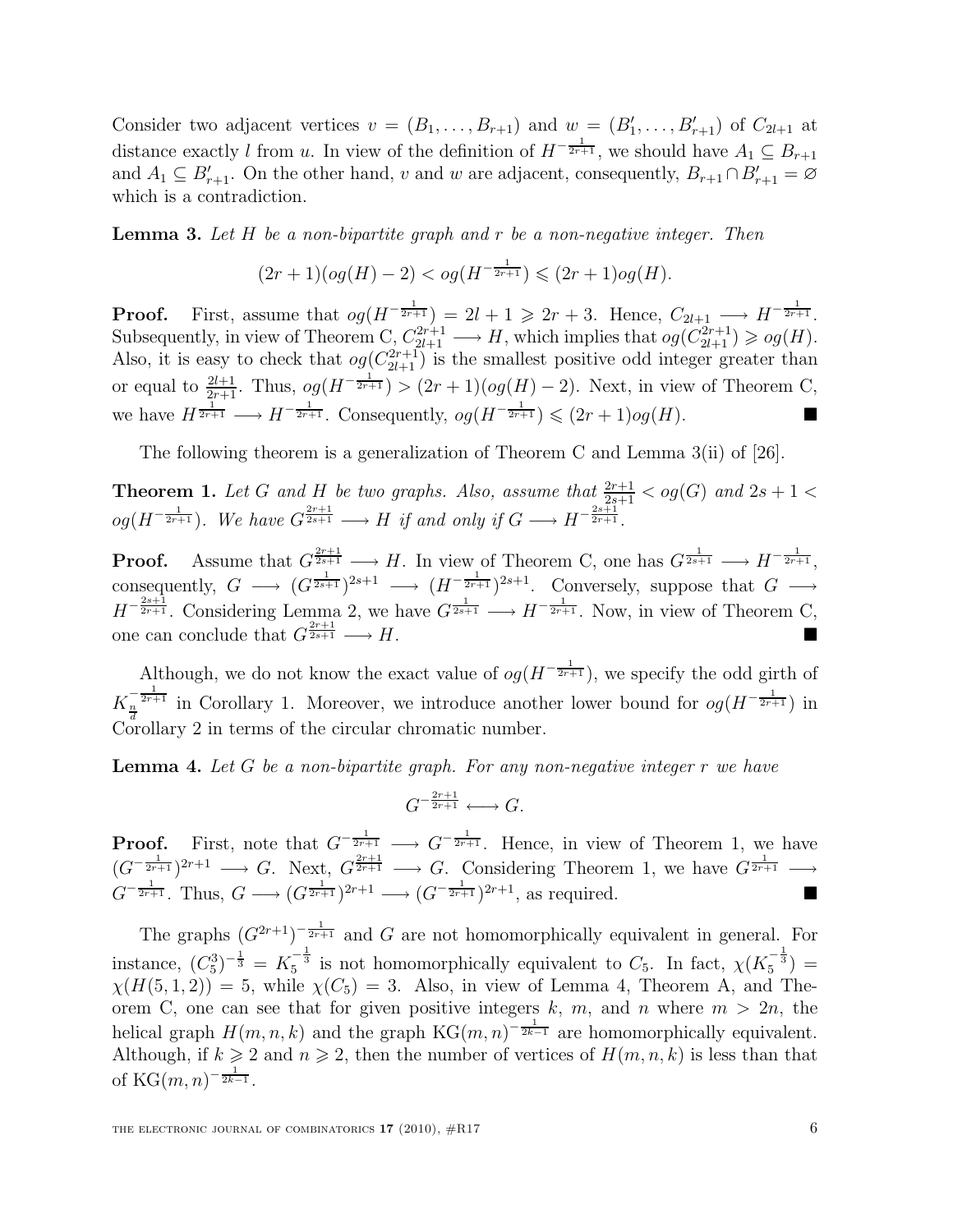**Lemma 5.** Let  $G$  be a non-bipartite graph. Also, assume that  $p$  and  $q$  are positive odd rational numbers and t is a non-negative integer.

- a) If  $p(2t + 1) < og(G)$ , then  $G^{p(2t+1)} \longleftrightarrow (G^p)^{2t+1}$ .
- b) If  $p < og(G)$  and  $pq < og(G)$ , then  $(G<sup>p</sup>)<sup>q</sup> \longrightarrow G<sup>pq</sup>$ .

**Proof.** Part (a) follows by a simple argument. Assume that  $q = \frac{2r+1}{2s+1}$ To prove Part (b), note that

$$
G^p \longrightarrow G^{\frac{p(2s+1)}{2s+1}}
$$
 (by Lemma 1(a))  
\n
$$
\Rightarrow G^p \longrightarrow (G^{\frac{p}{2s+1}})^{2s+1}
$$
 (by Lemma 5(a))  
\n
$$
\Rightarrow (G^p)^{\frac{1}{2s+1}} \longrightarrow G^{\frac{p}{2s+1}}
$$
 (by Lemma 2)  
\n
$$
\Rightarrow ((G^p)^{\frac{1}{2s+1}})^{2r+1} \longrightarrow (G^{\frac{p}{2s+1}})^{2r+1}
$$
 (by Lemma A)  
\n
$$
\Rightarrow (G^p)^{\frac{2r+1}{2s+1}} \longrightarrow G^{\frac{p(2r+1)}{2s+1}}
$$
 (by Lemma 5(a))  
\n
$$
\Rightarrow (G^p)^q \longrightarrow G^{pq}.
$$

An important observation is that the circular complete graph  $K_{\frac{2n+1}{n-t}}$  is isomorphic to  $C_{2n+1}^{2t+1}$ . This allows us to investigate some coloring properties of circular complete graph powers. The next lemma follows by a simple discussion.

**Lemma 6.** Let n and t be non-negative integers where  $n > t$ . Then  $C_{2n+1}^{2t+1} \cong K_{\frac{2n+1}{n-t}}$ .

Now, we are ready to specify the odd girth of  $K_{\frac{n}{d}}^{-\frac{1}{2r+1}}$ .

**Corollary 1.** Let n, d, and r be positive integers where  $n > 2d$ . The odd girth of  $K_{\frac{n}{d}}^{-\frac{1}{2r+1}}$ is equal to  $2r + 1 + 2\left[\frac{2r+1}{\frac{n}{d}-2}\right]$ .

Proof. Assume that 
$$
og(K_{\frac{n}{d}}^{-\frac{1}{2r+1}}) = 2l + 1 \geq 2r + 3
$$
. Then  
\n
$$
C_{2l+1} \longrightarrow K_{\frac{n}{d}}^{-\frac{1}{2r+1}} \iff C_{2l+1}^{2r+1} \longrightarrow K_{\frac{n}{d}}^{n}
$$
 (by Theorem 1)  
\n
$$
\iff K_{\frac{2l+1}{l-r}} \longrightarrow K_{\frac{n}{d}}^{n}
$$
 (by Lemma 6)  
\n
$$
\iff \frac{2l+1}{l-r} \leq \frac{n}{d}
$$
  
\n
$$
\iff 2l+1 \geq 2r+1+2\lceil \frac{2r+1}{\frac{n}{d}-2} \rceil.
$$

Thus,

$$
og(K_{\frac{n}{d}}^{-\frac{1}{2r+1}}) = 2r + 1 + 2\lceil \frac{2r+1}{\frac{n}{d}-2} \rceil.
$$

The following corollary is a consequence of Lemma 4, Theorem 1, and the aforementioned corollary.

**Corollary 2.** Let  $G$  be a non-bipartite graph and  $r$  be a positive integer. Then we have  $og(G^{-\frac{1}{2r+1}}) \geq 2r+1+2\lceil \frac{2r+1}{\sqrt{G}} \rceil$  $\frac{2r+1}{\chi_c(G)-2}$ .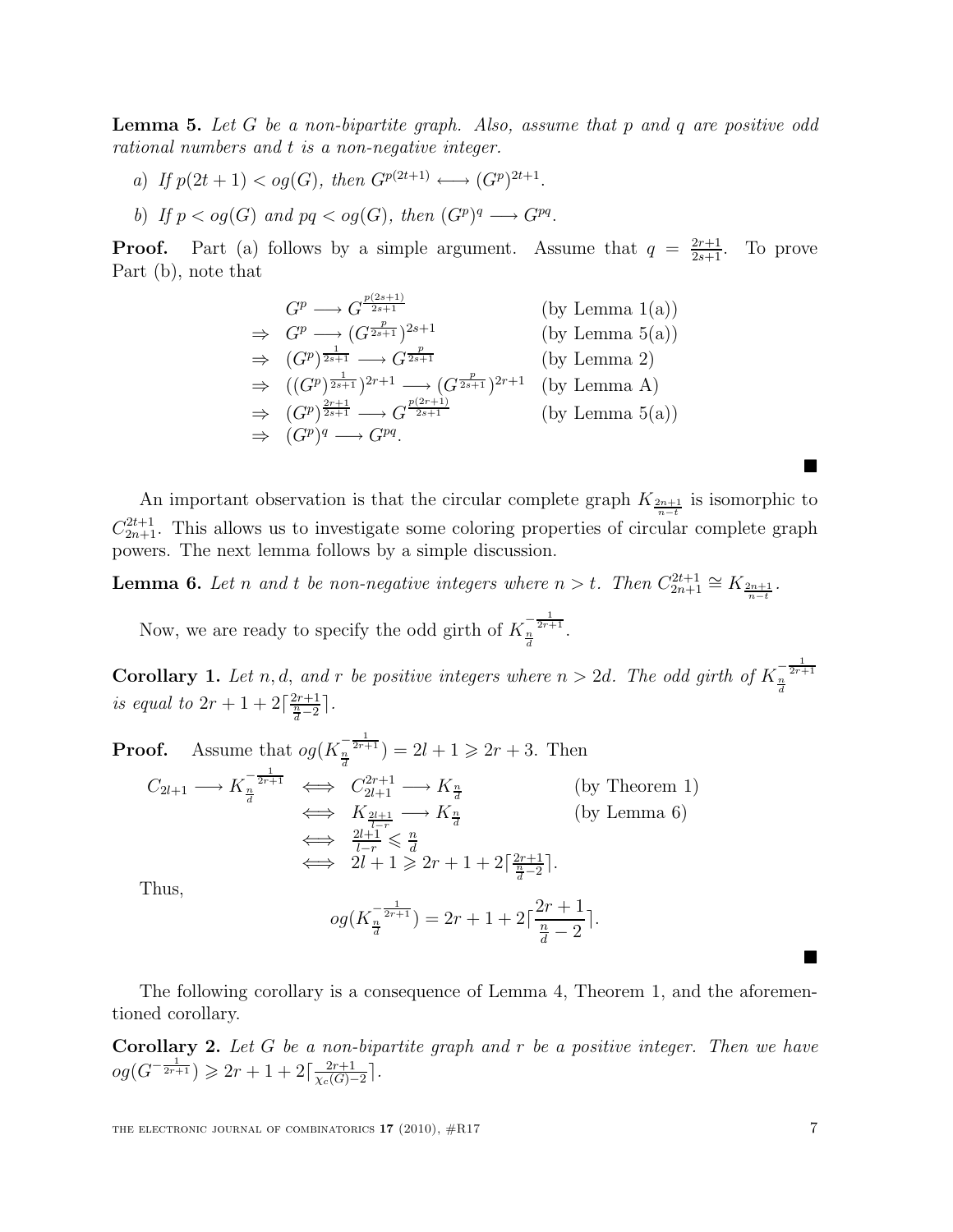### 2.2 Density-Type Results

An important property of the family of circular complete graphs is that  $K_{\frac{r}{s}} < K_{\frac{p}{q}}$  if and only if  $\frac{r}{s} < \frac{p}{q}$  $\frac{p}{q}$ . Fortunately, for a given non-bipartite graph G, we have a similar property for the family of fractional powers of G.

**Theorem 2.** Let G be a non-bipartite graph and  $0 < \frac{2r+1}{2s+1} < \frac{2p+1}{2q+1} <$  og(G). Then

$$
G^{\frac{2r+1}{2s+1}} < G^{\frac{2p+1}{2q+1}}.
$$

**Proof.** We first show that if  $1 < \frac{2r+1}{2s+1} < og(G)$ , then  $G < G^{\frac{2r+1}{2s+1}}$ . We know that  $G \longrightarrow G^{\frac{2r+1}{2s+1}}$ . Hence, it is sufficient to show that there is no homomorphism from  $G^{\frac{2r+1}{2s+1}}$ to G. First, we prove that if G is a core, then the statement is true. On the contrary, suppose that there is a homomorphism from  $G^{\frac{2r+1}{2s+1}}$  to G. Since, G is a core and a subgraph of  $G^{\frac{2r+1}{2s+1}}$ , this homomorphism provides an isomorphism between two copies of G. For any edge  $e = uv \in E(G)$ , the vertex  $(uv)_1 \in V(G^{\frac{2r+1}{2s+1}})$  (resp.  $(vu)_1 \in V(G^{\frac{2r+1}{2s+1}})$ ) is adjacent to all the neighborhoods of the vertex u (resp. v) in  $G \subseteq G^{\frac{2r+1}{2s+1}}$  (as a subgraph of  $G^{\frac{2r+1}{2s+1}}$ ). The graph G is a core, therefore, the image of  $(uv)_1$  (resp.  $(vu)_1$ ) should be the same as u (resp. v). By induction, one can show that the image of  $(uv)_k$  (resp.  $(vu)_k$ ) should be the same as u (resp. v) whenever  $1 \leq k \leq s$ . Note that, since G is a non-bipartite graph, it contains a triangle or an induced path of length three. Assume that  $G$  contains a triangle with vertex set  $\{u, v, w\}$ . Consider two vertices  $(uv)_s$  and  $(uw)_s$ . It was shown that images of  $(uv)_s$  and  $(uw)_s$  should be u. Also,  $1 < \frac{2r+1}{2s+1}$ , consequently,  $(uv)_s$  and  $(uw)_s$  are adjacent which is a contradiction. Similarly, if G contains an induced path of length three, we get a contradiction.

Now, suppose that  $G$  is an arbitrary non-bipartite graph. It is well known that  $G$ contains a core, say H, as an induced subgraph. On the contrary, suppose that  $G^{\frac{2r+1}{2s+1}} \longrightarrow$ G. Then we have  $H^{\frac{2r+1}{2s+1}} \longrightarrow G^{\frac{2r+1}{2s+1}} \longrightarrow G \longrightarrow H$ , which is a contradiction. Consequently, if  $1 < \frac{2r+1}{2s+1} < og(G)$ , then  $G < G^{\frac{2r+1}{2s+1}}$ .

Now, it is easy to verify that

$$
G^{\frac{2r+1}{2s+1}} \longleftrightarrow G^{\frac{(2r+1)(2q+1)}{(2s+1)(2q+1)}} \quad \text{and} \quad G^{\frac{2p+1}{2q+1}} \longleftrightarrow G^{\frac{(2p+1)(2s+1)}{(2q+1)(2s+1)}}.
$$

On the other hand, we have  $\frac{2r+1}{2s+1} < \frac{2p+1}{2q+1}$ , hence,  $G^{\frac{(2r+1)(2q+1)}{(2s+1)(2q+1)}} \longrightarrow G^{\frac{(2p+1)(2s+1)}{(2q+1)(2s+1)}}$ . It remains to show that the inequality is strict. On the contrary, assume that  $G^{\frac{2p+1}{2q+1}} \longrightarrow G^{\frac{2r+1}{2s+1}}$ . Then, in view of Lemma 5(b), we have

$$
(G^{\frac{2p+1}{2q+1}})^{\frac{(2s+1)(2p+1)}{(2r+1)(2q+1)}}\longrightarrow (G^{\frac{2r+1}{2s+1}})^{\frac{(2s+1)(2p+1)}{(2r+1)(2q+1)}}\longrightarrow G^{\frac{2p+1}{2q+1}}.
$$

Note that  $\frac{(2s+1)(2p+1)}{(2r+1)(2q+1)} > 1$  which is a contradiction.

A similar result can be obtained for negative powers as follows.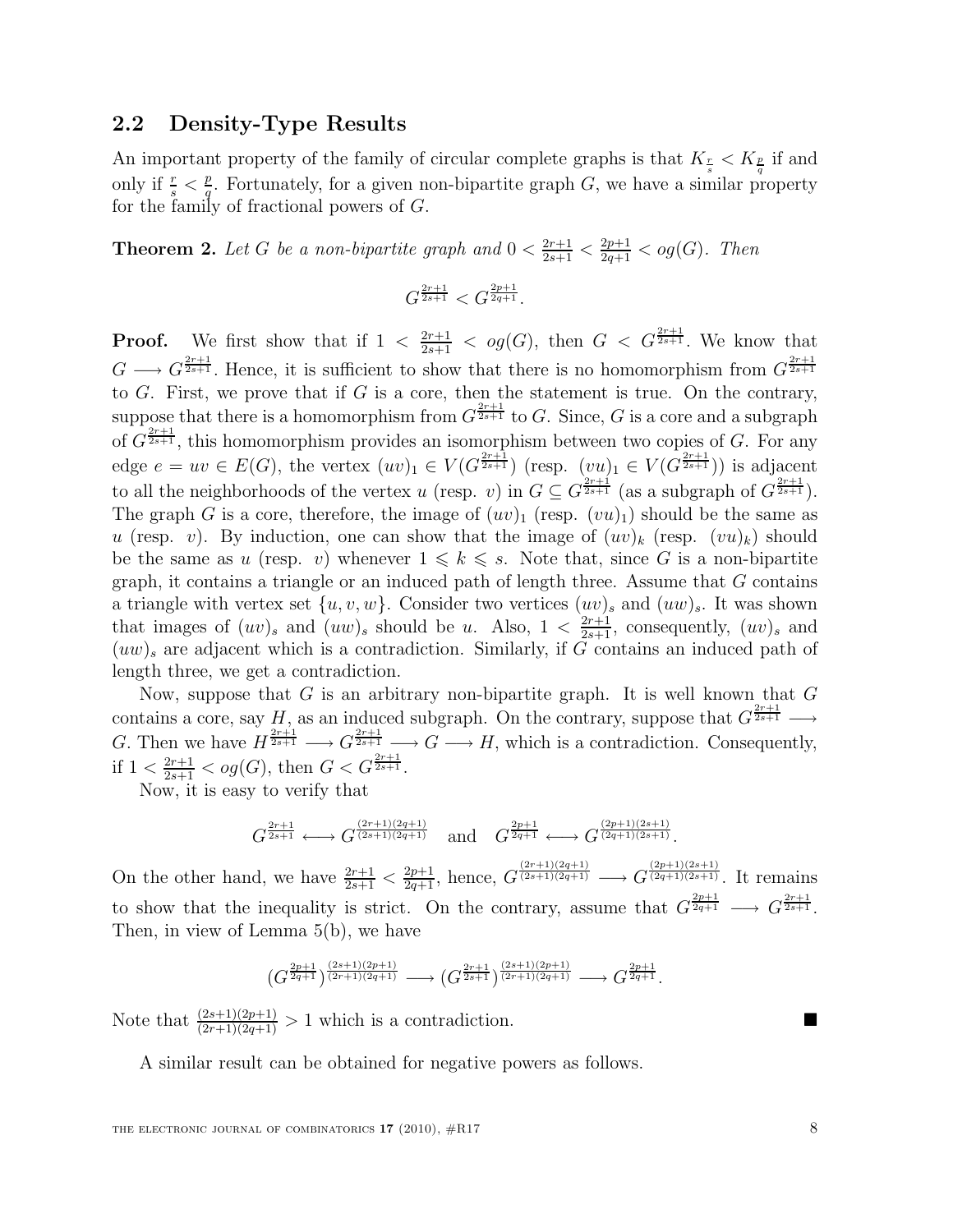**Theorem 3.** Let G be a non-bipartite graph,  $0 < \frac{2r+1}{2s+1} < \frac{2p+1}{2q+1}$ , and  $2p+1 < \log(G^{-\frac{1}{2q+1}})$ . Then  $G^{-\frac{2r+1}{2s+1}} < G^{-\frac{2p+1}{2q+1}}$ .

**Proof.** In view of Theorem 1, one can conclude that  $(G^{-\frac{1}{2s+1}})^{-\frac{1}{2q+1}}$  is homomorphically equivalent to  $G^{-\frac{1}{(2s+1)(2q+1)}}$ . Subsequently,

$$
G^{-\frac{2r+1}{2s+1}} \longleftrightarrow ((\frac{G^{-\frac{1}{2s+1}})^{-\frac{1}{2q+1}}}{2q+1})^{2q+1}2^{r+1}
$$
 (by Lemma 4)  
\n
$$
\longleftrightarrow (\frac{G^{-\frac{(2r+1)(2q+1)}{(2s+1)(2q+1)}}}{2^{r+1}})^{2r+1}
$$
 (by Lemma 5(a))  
\n
$$
\leq G^{-\frac{(2p+1)(2s+1)}{(2q+1)(2s+1)}}
$$
 (by Theorem 2)  
\n
$$
\longleftrightarrow ((\frac{G^{-\frac{1}{2q+1}}}{2^{r+1}})^{-\frac{1}{2s+1}})^{2s+1}2^{p+1}
$$
  
\n
$$
\longleftrightarrow G^{-\frac{2p+1}{2q+1}}.
$$
 (by Lemma 4)

### 3 Power Thickness

Theorem B shows that the chromatic number of graph powers can be used to investigate the existence of graph homomorphisms into odd cycles, and this is our motivation for the following definition.

**Definition 2.** Assume that G is a non-bipartite graph. Also, let  $i \geq -\chi(G) + 3$  be an integer. The *ith power thickness* of G is defined as follows.

$$
\theta_i(G) \stackrel{\text{def}}{=} \sup \{ \frac{2r+1}{2s+1} | \chi(G^{\frac{2r+1}{2s+1}}) \leq \chi(G) + i, \frac{2r+1}{2s+1} < og(G) \}.
$$

For simplicity, when  $i = 0$ , the parameter is called the power thickness of G and is denoted by  $\theta(G)$ .

Note that, in view of Theorem 2, if G is a non-bipartite graph and  $0 < \frac{2r+1}{2s+1}$  $\frac{2p+1}{2q+1} < \log(G)$ , then  $\chi(G^{\frac{2r+1}{2s+1}}) \leq \chi(G^{\frac{2p+1}{2q+1}})$ . Consequently,  $\theta_i(G) > \frac{2r+1}{2s+1}$  implies that  $\chi(G^{\frac{2r+1}{2s+1}}) \leqslant \chi(G) + i.$ 

As an example, one can see that  $\theta(C_{2n+1}) = \frac{2n+1}{3}$ . To see this, note that  $C_{2n+1}^{\frac{2r+1}{2s+1}}$  and  $C_{(2n+1)(2s+1)}^{2r+1}$  are isomorphic. Now, by considering Lemma 6 we have  $\theta(C_{2n+1}) = \frac{2n+1}{3}$ .

**Lemma 7.** Let G and H be two non-bipartite graphs with  $\chi(G) = \chi(H) - j$ ,  $j \geq 0$ . If  $G \longrightarrow H$  and  $i + j \geqslant -\chi(G) + 3$ , then

$$
\theta_{i+j}(G) \geq \theta_i(H).
$$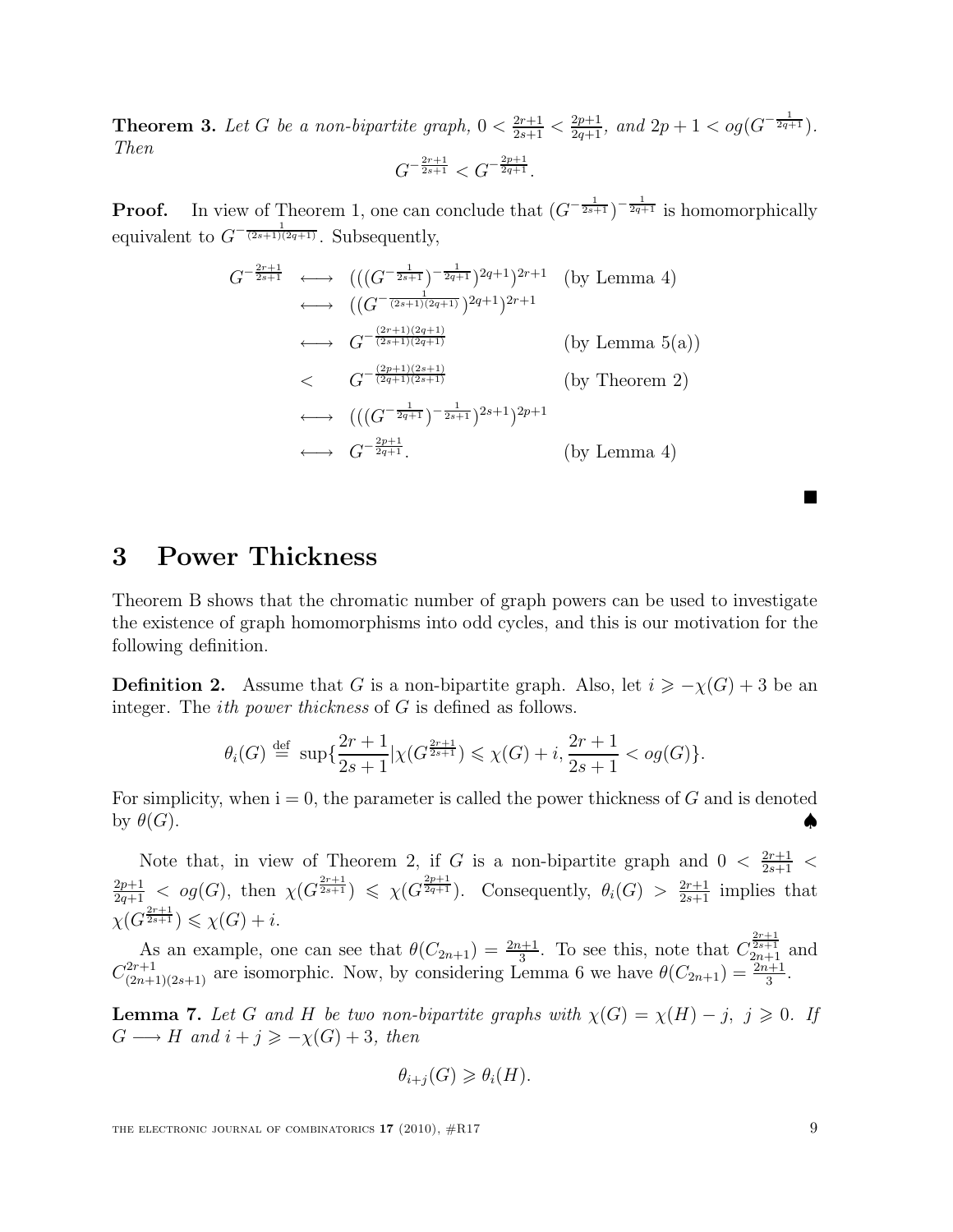**Proof.** Consider a rational number  $\frac{2r+1}{2s+1} < og(H)$  for which  $\chi(H^{\frac{2r+1}{2s+1}}) \leq \chi(H) + i$ . We know that  $og(G) \geqslant og(H)$  since  $G \longrightarrow H$ . Hence,  $\frac{2r+1}{2s+1} < og(G)$  and  $G^{\frac{2r+1}{2s+1}} \longrightarrow H^{\frac{2r+1}{2s+1}}$ which implies that  $\chi(G^{\frac{2r+1}{2s+1}}) \leq \chi(H) + i = \chi(G) + i + j$ .

Hereafter, we introduce some results to compute the power thickness of some graphs. Now, we compute the power thickness of some helical graphs.

**Theorem 4.** Let k, l, and m be positive integers where  $m \geq 3$  and  $\frac{2l-1}{2k-1} \leq 1$ . Then

$$
\theta(H(m, 1, k)^{2l-1}) = \frac{2k-1}{2l-1}.
$$

**Proof.** In view of Lemma 5(b) and Theorem A, we have  $(H(m, 1, k)^{2l-1})^{\frac{2k-1}{2l-1}} \longrightarrow$  $H(m, 1, k)^{2k-1} \longrightarrow K_m$ , therefore,  $\theta(H(m, 1, k)^{2l-1}) \geq \frac{2k-1}{2l-1}$  $\frac{2k-1}{2l-1}$ . Suppose, on the contrary, that  $\theta(H(m, 1, k)^{2l-1}) = t > \frac{2k-1}{2l-1}$ . Choose a rational number  $1 < \frac{2r+1}{2s+1}$  such that  $1 < \frac{(2r+1)(2k-1)}{(2s+1)(2l-1)} < t$ . Set  $G \stackrel{\text{def}}{=} (H(m,1,k)^{2l-1})^{\frac{2r+1}{2s+1}}$ . In view of Lemma 5(b) and definition of power thickness, one has  $\chi(G^{\frac{2k-1}{2l-1}}) \leq m$ . By Theorem 1, one has  $G \longrightarrow$  $K_m^{-\frac{2l-1}{2k-1}} \cong H(m,1,k)^{2l-1}$ . Thus,  $(H(m,1,k)^{2l-1})^{\frac{2r+1}{2s+1}} \longrightarrow H(m,1,k)^{2l-1}$  which contradicts Theorem 2, as claimed.

The next definition provides a sufficient condition for the graphs with  $\theta(G) = 1$ .

**Definition 3.** Let G be a graph with chromatic number k. G is called a colorful graph if for any proper k-coloring c of G, there exists an induced subgraph  $H$  of G such that for any vertex v of H, all colors appear in the closed neighborhood of v, i.e.,  $c(N[v]) =$  $\{1, 2, \ldots, k\}.$ 

**Theorem 5.** For any non-bipartite colorful graph G, we have  $\theta(G) = 1$ .

**Proof.** On the contrary, suppose that  $\theta(G) > 1$ . Choose a rational number  $1 < \frac{2r+1}{2s+1} <$  $\min\{3,\theta(G)\}\.$  By definition,  $\chi(G^{\frac{2r+1}{2s+1}})=\chi(G)=k$ . Consider a proper k-coloring of the graph  $G^{\frac{2r+1}{2s+1}}$ . Since, G is a colorful graph and an induced subgraph of  $G^{\frac{2r+1}{2s+1}}$ , there exists an induced subgraph of  $G^{\frac{2r+1}{2s+1}}$ , denoted by H, such that for any vertex  $v \in V(H)$ , all colors appear in the closed neighborhood of v. For any edge  $e = uv \in E(H)$ , the vertex  $(uv)_1$  (resp.  $(vu)_1$ ) is adjacent to all the neighborhoods of the vertex u (resp. v) in H. Therefore, the color of  $(uv)_1$  (resp.  $(vu)_1$ ) should be the same as u (resp. v). By induction, one can show that the color of  $(uv)_k$  (resp.  $(vu)_k$ ) should be the same as u (resp. v) provided that  $uv \in E(H)$ . In view of coloring property of H, it should contain a triangle or an induced path of length three whose end vertices have the same color. Assume that H contains an induced path with vertex set  $\{u, v, w, x\}$  and edge set  $\{uv, vw, wx\}$  such that u and x have the same color. Consider two vertices  $(uv)_s$ and  $(xw)_s$ . It was shown that colors of  $(uv)_s$  and  $(xw)_s$  should be the same as u and x, i.e, they have the same color. On the other hand,  $1 < \frac{2r+1}{2s+1}$ , consequently,  $(uv)_s$  and  $(xw)_s$  are adjacent which is a contradiction. Similarly, if H contains a triangle, we get a contradiction.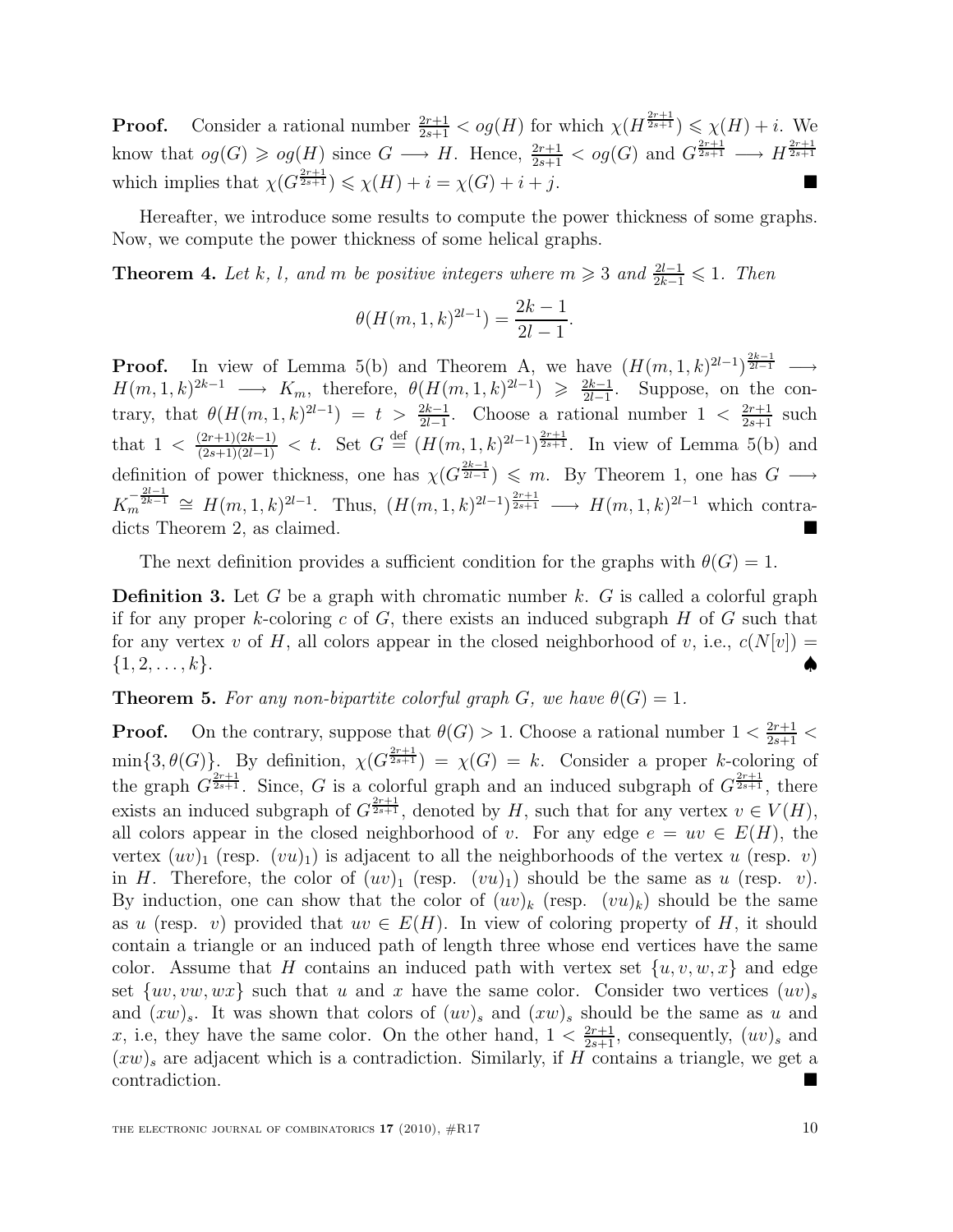We know that any uniquely colorable graph is a colorful graph. Hence, the power thickness of any non-bipartite uniquely colorable graphs is one.

**Corollary 3.** Let  $K_n$  be complete graph with  $n \geq 3$  vertices. Then  $\theta(K_n) = 1$ .

A less ambitious objective is to find all graphs with power thickness one. Also, we do not know whether any graph with power thickness one is colorful.

Question 1. Is it true that any graph with power thickness one is a colorful graph?

## 4 Circular Coloring

The remainder of this paper is devoted to connection between chromatic number of graph powers and circular coloring. In the next theorem we introduce an equivalent definition for the circular chromatic number of graphs.

**Theorem 6.** Let G be a non-bipartite graph with chromatic number  $\chi(G)$ .

a) If  $0 < \frac{2r+1}{2s+1} \leq \frac{\chi(G)}{3(\chi(G)-2)}$ , then  $\chi(G^{\frac{2r+1}{2s+1}}) = 3$ . Furthermore,  $\chi(G) \neq \chi_c(G)$  if and only if there exists a rational number  $\frac{2r+1}{2s+1} > \frac{\chi(G)}{3(\chi(G)-2)}$  for which  $\chi(G^{\frac{2r+1}{2s+1}}) = 3$ .

b) 
$$
\chi_c(G) = \inf \{ \frac{2n+1}{n-t} | \chi(G^{\frac{2n+1}{3(2t+1)}}) = 3, n > t > 0 \}.
$$

**Proof.** Assume that  $\chi_c(G) = \frac{p}{q}$ . Then

$$
G^{\frac{2r+1}{2s+1}} \to K_3 \iff G \longrightarrow K_3^{\frac{2s+1}{2r+1}}
$$
 (by Theorem 1)  
\n
$$
\iff G \longrightarrow C_{6r+3}^{2s+1}
$$
  
\n
$$
\iff G \longrightarrow K_{\frac{6r+3}{3r+1-s}}
$$
 (by Lemma 6)  
\n
$$
\iff \frac{p}{q} \leq \frac{6r+3}{3r+1-s}
$$
  
\n
$$
\iff \frac{2r+1}{2s+1} \leq \frac{p}{3p-6q}
$$
  
\n
$$
\iff \frac{2r+1}{2s+1} \leq \frac{\chi_c(G)}{3(\chi_c(G)-2)}.
$$

One can see that  $\frac{\chi(G)}{3(\chi(G)-2)} \leq \frac{\chi_c(G)}{3(\chi_c(G)-2)}$  and the equality holds if and only if  $\chi(G)$  =  $\chi_c(G)$ . Hence, Part (a) follows. To prove Part (b), we have

$$
G \longrightarrow K_{\frac{2n+1}{n-t}} \iff G \longrightarrow C_{2n+1}^{2t+1} \qquad \text{(by Lemma 6)}
$$
  

$$
\iff G^{\frac{1}{2t+1}} \longrightarrow C_{2n+1} \qquad \text{(by Lemma 2)}
$$
  

$$
\iff \chi(G^{\frac{2n+1}{3(2t+1)}}) = 3. \qquad \text{(by Theorem B)}
$$

 $\blacksquare$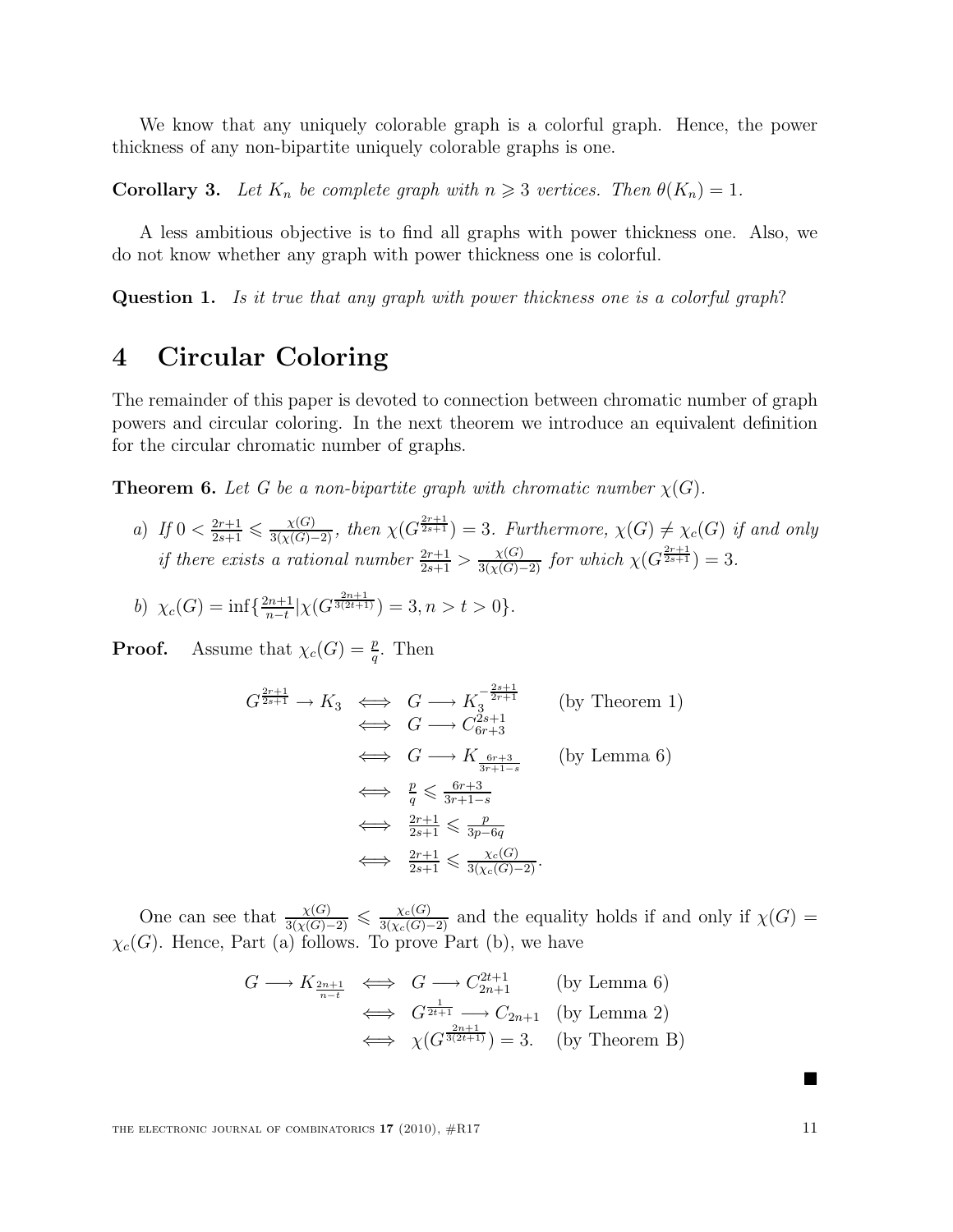By the proof of Theorem 6(a), one can specify  $\theta_{3-\chi(G)}(G)$  in terms of the circular chromatic number of G as follows.

Corollary 4. Let G be a non-bipartite graph. Then

$$
\theta_{3-\chi(G)}(G) = \frac{\chi_c(G)}{3(\chi_c(G) - 2)}.
$$

In view of the above corollary, one can see that for any rational number  $2 < \frac{p}{q} \leq 3$ we have  $\theta(K_{\frac{p}{q}}) = \frac{p}{3p-6q}$ . Specially, if  $r \geq 1$  is a rational number where  $r = \frac{n}{d}$  $\frac{n}{d}$ , then  $\theta(K_{\frac{6n}{3n-d}})=r.$ 

**Corollary 5.** For any rational number  $r \geq 1$ , there exists a graph G with  $\theta(G) = r$ .

In the next theorem we show that the power thickness of the circular complete graph  $K_{\frac{p}{q}}$  is greater than one provided that  $q \nmid p$ .

**Theorem 7.** For any rational number  $\frac{p}{q} > 2$  where  $q \nmid p$  we have

$$
\theta(K_{\frac{p}{q}}) > 1.
$$

**Proof.** Set  $m \stackrel{\text{def}}{=} \lceil \frac{p}{q} \rceil$  $\frac{p}{q}$ . Choose a positive integer d such that  $\frac{p}{q} < \frac{2dm-1}{2d} < m$ . We know that  $K_{\frac{p}{q}} \longrightarrow K_{\frac{2dm-1}{2d}}$ , hence, it is sufficient to show that there exists a positive integer s such that  $(K_{\frac{2dm-1}{2d}})^{\frac{2s+1}{2s-1}} \longrightarrow K_m$ .

Set  $n \stackrel{\text{def}}{=} dm - 1$ ,  $t \stackrel{\text{def}}{=} d(m - 2) - 1$ . In view of Lemma 6 and Lemma 5(b), we have

$$
(K_{\frac{2dm-1}{2d}})^{\frac{2s+1}{2s-1}} \cong (C_{2n+1}^{2t+1})^{\frac{2s+1}{2s-1}} \longrightarrow (C_{2n+1})^{\frac{(2t+1)(2s+1)}{2s-1}} \cong (C_{(2n+1)(2s-1)})^{(2t+1)(2s+1)}.
$$

On the other hand, Lemma 6 confirms that

$$
\chi((C_{(2n+1)(2s-1)})^{(2t+1)(2s+1)}) = \lceil \frac{(2n+1)(2s-1)}{(n-t)(2s+1) - 2n - 1} \rceil.
$$

Therefore,

$$
\chi((K_{\frac{2dm-1}{2d}})^{\frac{2s+1}{2s-1}}) \leqslant \lceil \frac{(2dm-1)(2s-1)}{2d(2s+1)-2dm+1} \rceil.
$$

It is easily to see that if s is sufficiently large, then  $\chi((K_{\frac{2dm-1}{2d}})^{\frac{2s+1}{2s-1}})=m$ . In other words,  $\theta(K_{\frac{p}{q}}) \geqslant \frac{2s+1}{2s-1}$  $\frac{2s+1}{2s-1} > 1.$ 

The aforementioned theorem provides a sufficient condition for the equality of the chromatic number and the circular chromatic number of graphs. In fact, if we show that power thickness of a graph G is equal to one, then  $\chi(G) = \chi_c(G)$ .

It is well known that  $\chi_c(G) = \chi(G)$  if and only if for any proper coloring f:  $V(G) \to \{1, 2, \ldots, \chi(G)\}\$  there exists a cycle  $C_n$ , as a subgraph of G, with the vertex set  $\{v_1, v_2, \ldots, v_n\}$  and the edge set  $\{v_i v_{i+1} | 1 \leq i \leq n \pmod{n}\}$  such that  $f(v_{i+1}) - f(v_i) =$ 1 (mod  $\chi(G)$ ) for any  $1 \leq i \leq n$ . Consequently, in view of Corollary 4, the following corollary holds.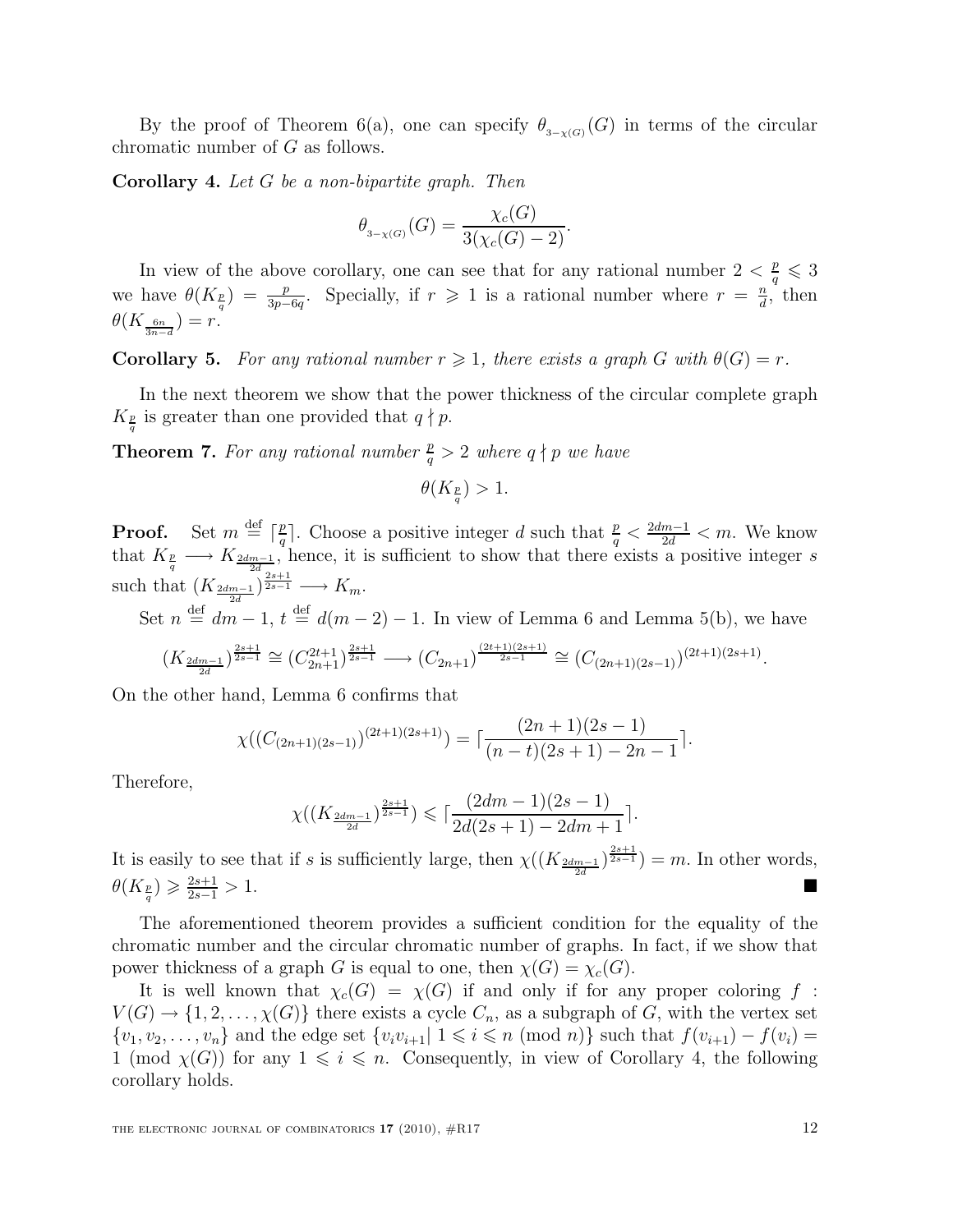**Corollary 6.** Let G be a graph with chromatic number 3. Then the following conditions are equivalent.

- a)  $\theta(G) = 1$ .
- b)  $\chi_c(G) = 3$ .
- c) G is a colorful graph.

The question of whether the circular chromatic number and the chromatic number of the Kneser graphs and the Schrijver graphs are equal has received attention and has been studied in several papers [6, 12, 15, 17, 19, 22]. Johnson, Holroyd, and Stahl [15] proved that  $\chi_c(\text{KG}(m, n)) = \chi(\text{KG}(m, n))$  if  $m \leq 2n+2$  or  $n = 2$ . This shows that  $\text{KG}(2n+1, n)$ is a colorful graph.

**Corollary 7.** Let n be a positive integer. Then  $\theta(KG(2n+1,n)) = 1$ .

They also conjectured that the equality holds for all Kneser graphs.

Conjecture 1. [15] For all  $m \geq 2n + 1$ ,  $\chi_c(\text{KG}(m, n)) = \chi(\text{KG}(m, n))$ .

Some coloring properties of Kneser graphs have been investigated in [22, 23, 24, 25]. It is shown in [24, 25] that if c is a proper coloring of the Kneser graph  $KG(m, n)$  with t colors, then there exists a multicolored complete bipartite graph  $K_{\lceil \frac{r}{2} \rceil, \lfloor \frac{r}{2} \rfloor}$  with  $r \stackrel{\text{def}}{=} \chi(\text{KG}(m, n))$ such that  $r$  different colors occur alternating on the two sides of the bipartite graph with respect to their natural order. This result has been generalized for general Kneser graphs in [23]. It seems that Kneser graphs are colorful graphs.

Question 2. Let m and n be positive integers where  $m \geq 2n$ . Is the Kneser graph  $KG(m, n)$  a colorful graph? Is it true that  $\theta(KG(m, n)) = 1$ ?

Theorem A shows that  $\theta(H(m, n, k)) \geqslant 2k-1$  whenever  $m \geqslant 2n+1$ . Another problem which may be of interest is the following.

Question 3. Let m and n be positive integers where  $m \geq 2n + 1$ . Is it true that  $\theta(H(m, n, k)) = 2k - 1?$ 

Odd cycles are symmetric and they have sparse structure. Hence, it can be useful if the circular chromatic number can be expressed as homomorphism to odd cycles. Now, let G be a non-bipartite graph and  $t$  be a positive integer. Define,

$$
f(G, 2t+1) \stackrel{\text{def}}{=} \max\{2n+1|G^{\frac{1}{2t+1}} \longrightarrow C_{2n+1}\}.
$$

One can see that  $3 \leq f(G, 2t + 1) \leq (2t + 1) \times og(G)$ . In view of the proof of Theorem 6(b), one can compute  $f(G, 2t + 1)$  in terms of the circular chromatic number of graph G and vice versa. In fact, we have

$$
\chi_c(G) = \inf \{ \frac{2n+1}{n-t} | G^{\frac{1}{2t+1}} \longrightarrow C_{2n+1}, n > t > 0 \},\
$$

which leads us to the following theorem.

THE ELECTRONIC JOURNAL OF COMBINATORICS  $17$  (2010),  $\#R17$  13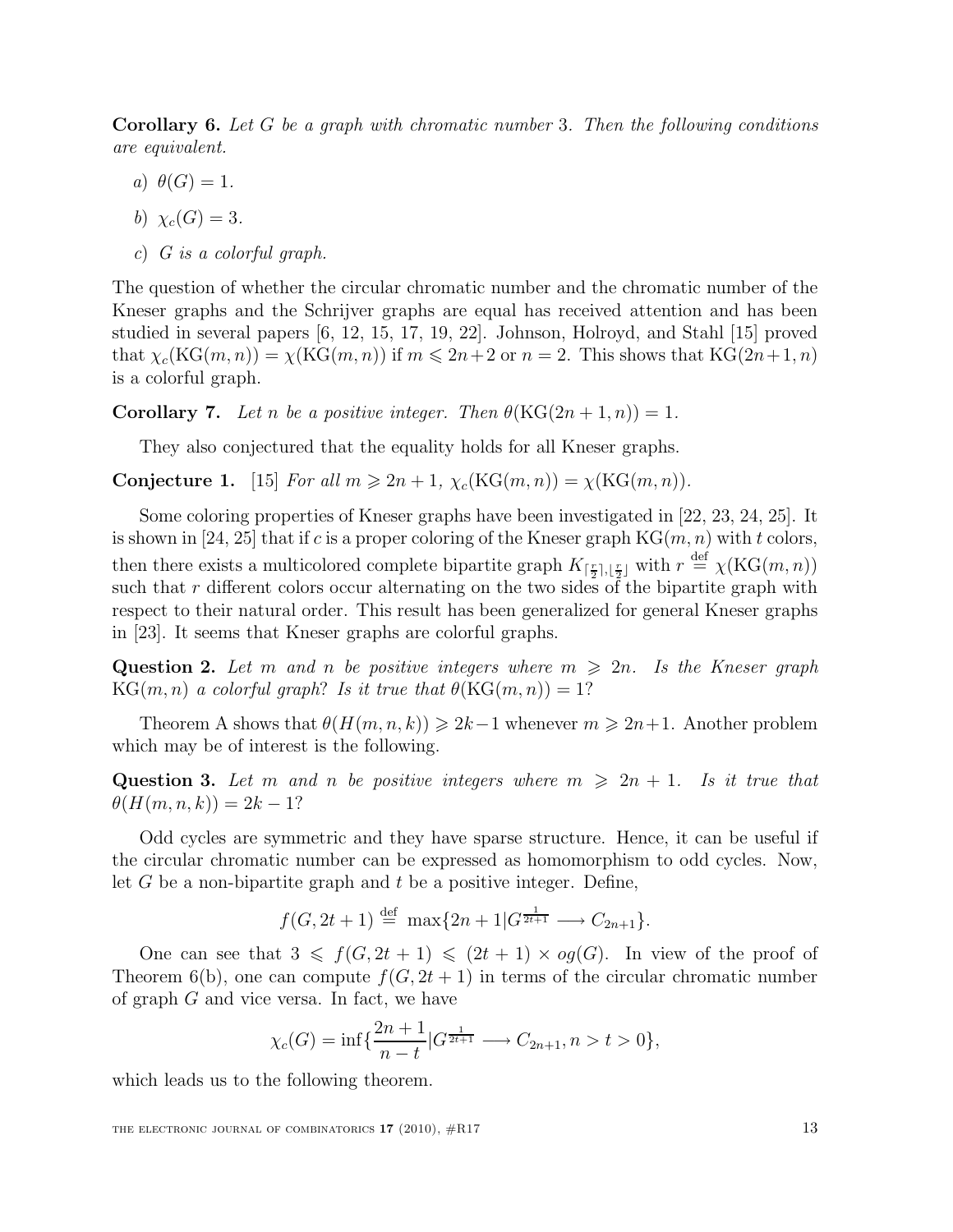**Theorem 8.** Let G be a non-bipartite graph and t be a positive integer. Then the maximum value of  $2n + 1$ , for which  $\text{Hom}(G^{\frac{1}{2t+1}}, C_{2n+1}) \neq \emptyset$ , is equal to

$$
2t + 1 + 2\left[\frac{2t + 1}{\chi_c(G) - 2}\right].
$$

Also, note that there exists a necessary condition for the existence of homomorphism to symmetric graphs in terms of the eigenvalue of the Laplacian matrix. The next theorem can be useful in studying the circular chromatic number of graphs.

**Theorem D.** [4, 5] Let G be a graph with  $|V(G)| = m$ . If  $\sigma \in \text{Hom}(G, C_{2n+1})$ , then

$$
\lambda_m^G \geqslant \frac{2|E(G)|}{2m} \lambda_{2n+1}^{C_{2n+1}},
$$

where  $\lambda_n^G$  $\int_{m}^{G}$  and  $\lambda_{2n+1}^{C_{2n+1}}$  $\frac{C_{2n+1}}{2n+1}$  stand for the largest eigenvalues of Laplacian matrices of G and  $C_{2n+1}$ , respectively.

### 5 Concluding Remarks

It is instructive to add some notes on the whole setup we have introduced so far. It is evident from our approach that any kind of information about power thickness of a graph has important consequences on graph homomorphism problem. There are several questions about power thickness which remain open. In fact, we do not know whether the power thickness is always a rational number.

**Question 4.** Let G be a non-bipartite graph and  $i \geq -\chi(G) + 3$  be an integer. Is  $\theta_i(G)$ a rational number? Also, for which real numbers  $r > 1$  there exists a graph G with  $\theta_i(G) = r$ ?

We know that if  $\chi(G) = 3$  then  $\theta_{-1}(G) = 0$ . Also, in view of Corollary 4, one can see that if  $\chi(G) = 4$  then  $\theta_{-1}(G) < 1$ .

Question 5. Let G be a non-bipartite graph. Is it true that  $\theta_{-1}(G) < 1$ ?

Finally, the following parameter can be studied as a natural generalization of power thickness and as a measure for graph homomorphism problem.

**Definition 4.** Let  $G$  and  $H$  be two graphs. Set

$$
\theta_H(G) \stackrel{\text{def}}{=} \sup \{ \frac{2r+1}{2s+1} | G^{\frac{2r+1}{2s+1}} \longrightarrow H, \ \frac{2r+1}{2s+1} < og(G) \}.
$$

Acknowledgement: The authors wish to thank the anonymous referees who drew their attention to [9], Lemma 5.5 of [14], and for their invaluable comments. Also, they wish to thank M. Alishahi and M. Iradmusa for their useful comments.

♠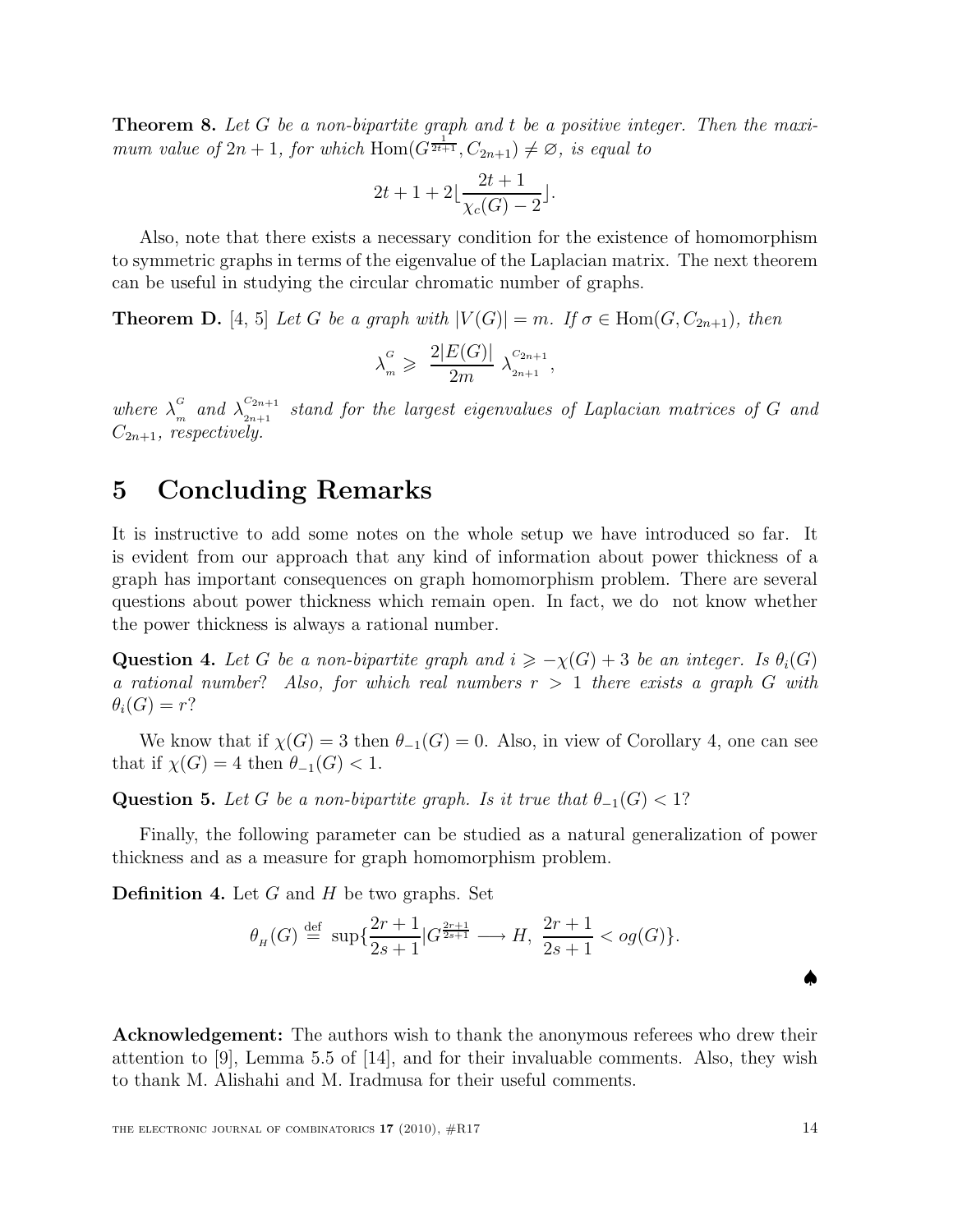# References

- [1] G. Agnarsson and M.M. Halldórsson, *Coloring powers of planar graphs*, SIAM J. Discrete Mathematics, 16 (2003), 651–662.
- [2] N. Alon and B. Mohar, The chromatic number of graph powers, Combinatorics, Probability and Computing,  $11$  (2002), 1–10.
- [3] S. Baum and M. Stiebitz, Coloring of graphs without short odd paths between vertices of the same color class, Manuscript 2005.
- [4] A. Daneshgar and H. Hajiabolhassan, Graph homomorphims through random walks, J. Graph Theory, 44 (2003), 15–38.
- [5] A. Daneshgar and H. Hajiabolhassan, Graph homomorphisms and nodal domains, Linear Algebra and its Applications, 418 (2006), 44–52.
- [6] A. Daneshgar and H. Hajiabolhassan, Circular colouring and algebraic nohomomorphism theorems, European J. Combinatorics, 28 (2007), 1843–1853.
- [7] A. Daneshgar and H. Hajiabolhassan, Density and power graphs in graph homomorphism problem, Discrete Mathematics, 308 (2008), 4027-4030.
- [8] A. Gyárfás, T. Jensen, and M. Stiebitz , On graphs with strongly independent color *classes*, J. Graph Theory, **46** (2004), 1–14.
- [9] R. Häggkvist and P. Hell, *Universality of A-mote graphs*, European J. Combinatorics, 14 (1993), 23–27.
- [10] G. Hahn and C. Tardif, Graph homomorphisms: structure and symmetry, in Graph Symmetry, G. Hahn and G. Sabidussi, eds., no. 497 in NATO Adv. Sci. Inst. Ser. C Math. Phys. Sci., Kluwer, Dordrecht, 1997, 107–167.
- [11] H. Hajiabolhassan, On colorings of graph powers, Discrete Mathematics, 309 (2009), 4299–4305.
- [12] H. Hajiabolhassan and X. Zhu, Circular chromatic number of Kneser graphs, J. Combinatorial Theory Ser. B, 88 (2003), 299-303.
- [13] P. Hell and J. Nešetřil, On the complexity of  $H$ -coloring, J. Combinatorial Theory Ser. B, 48 (1990), 92–110.
- [14] P. Hell and J. Nešetřil, *Graphs and homomorphisms*, Oxford Lecture Series in Mathematics and its Applications, 28, Oxford University press, Oxford (2004).
- [15] A. Johnson, F.C. Holroyd, and S. Stahl, Multichromatic numbers, star chromatic numbers and Kneser graphs, J. Graph Theory, 26 (1997), 137–145.
- [16] M. Kneser, Aufgabe 300, Jber. Deutsch. Math.-Verein., 58 (1955), 27.
- [17] K.W. Lih and D.F. Liu, Circular chromatic numbers of some reduced Kneser graphs, J. Graph Theory, 41 (2002), 62–68.
- [18] L. Lovász, *Kneser's conjecture, chromatic number, and homotopy*, J. Combinatorial Theory Ser. A, 25 (1978), 319–324.